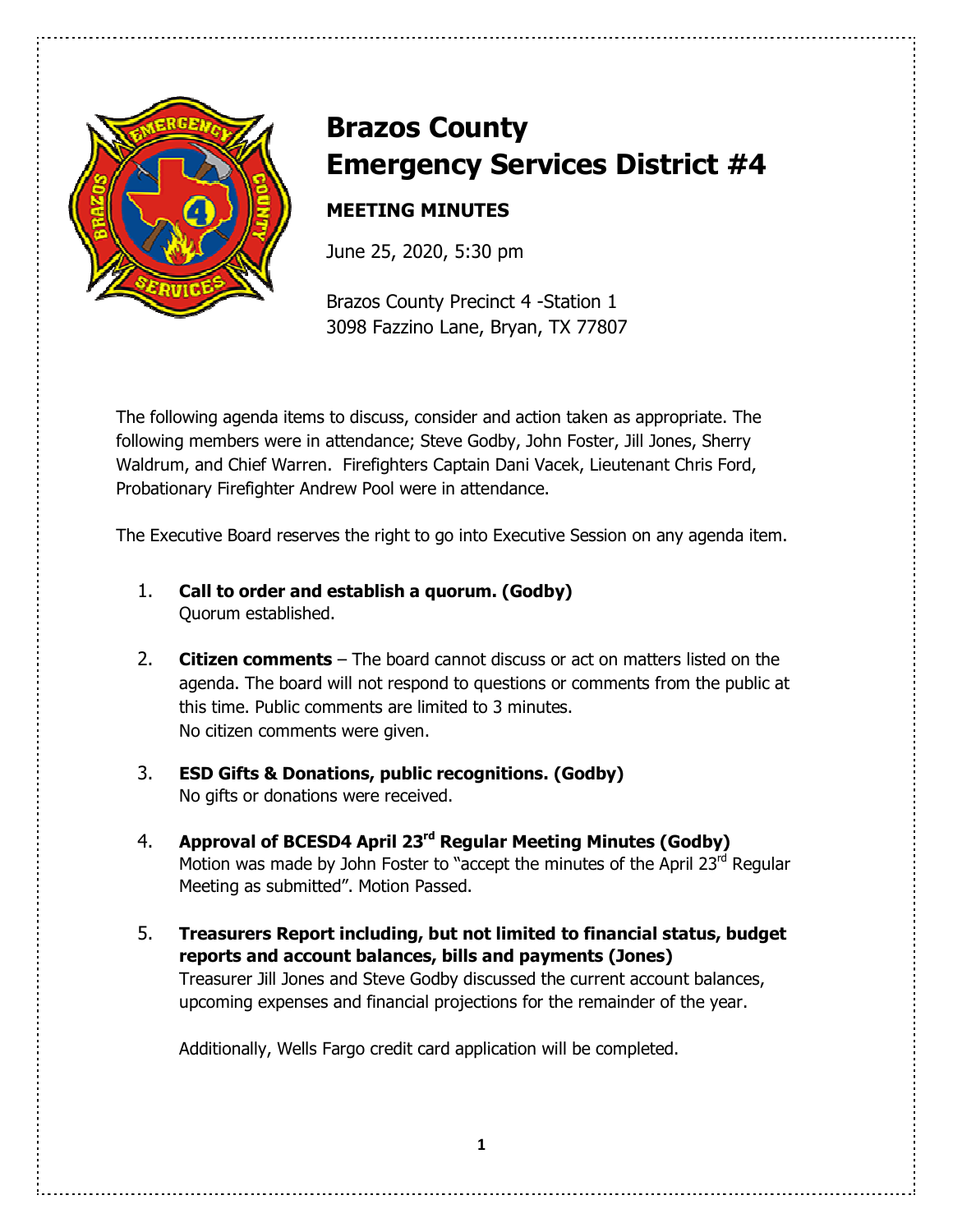#### 6. **Report from Brazos County Precinct 4 VFD report (Chief Warren)**

 Chief Warren provided the Fire Chief Update including financial review, fire station reports, training, call volume, quarterly incentive pay, progress of cleanup and organization efforts at the Stations and other items.

 Additionally, Chief Warren will get quotes for repairs/replacement for flooring, vent work, and roof damage at Station 1.

John Foster suggested that the Chief set up a firefighter assistance fund.

#### 7. **City of Bryan Annexation Status (Foster)**

 John Foster related that the City of Bryan has not completed the calculations to determine the dollar amount that we are owed for the property that has been annexed.

#### 8. **Future VFD Suggestion Award Status (Foster)**

A motion was made by John Foster "to accept the Suggestion Award Program as detailed in Brazos County ESD 4 Policy and Procedure Manual A- 9 (Revised 7/2020). Jill Jones seconded the motion. Motion passed.

Best practice review of Brazos County ESD 4 Policy and Procedure Manual F-3 (Rev 2/2020) Disbursement of Funds, F-6 (Rev 11/2019) Budget Preparation Timeline, and F-9 (Revised 7/2020) Surplus and Salvage Assets were completed.

Members were given a copy of the Brazos County Emergency Services District 4 Policies and Procedures Manual Summer, 2020.

#### 9. **Disaster Post-Activities/VFD Recognition (Foster)**

John Foster presented a new program that will be administered and ledgered by the Chief and firefighter leadership. Fire fighters will be awarded gift certificates for exceptional performance. There will be thirty gift certificates in the amount of one hundred and fifty dollars.

#### 10. **First Net Status (Chief Warren)**

Chief Warren presented an option for firefighter officers to receive a stipend which they would use for First Net or another company of their choice. More firefighter feedback is needed before a decision is made.